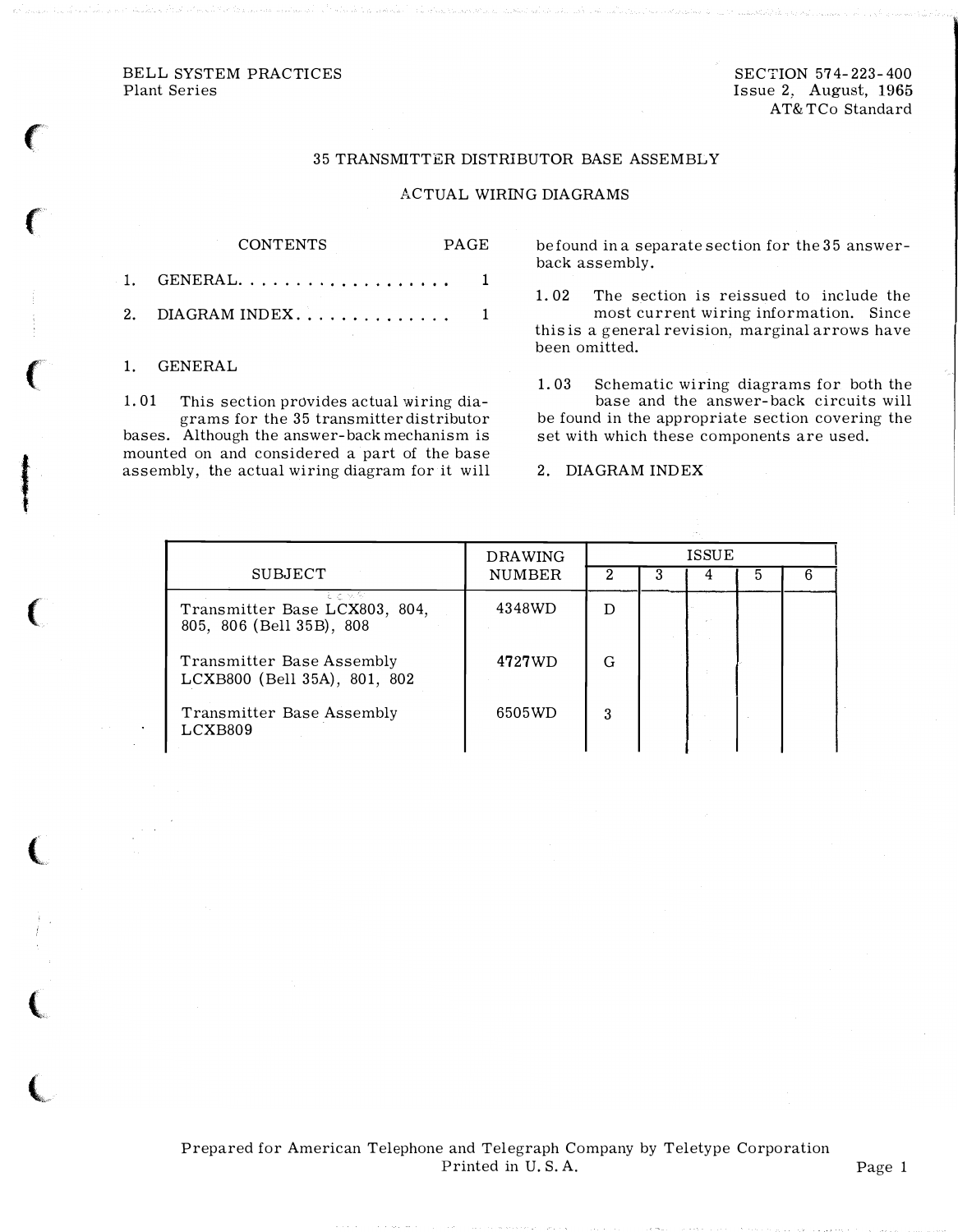

|              | 4348 WD |  |
|--------------|---------|--|
| <b>ISSUE</b> | DATE    |  |
|              |         |  |

 $1 - 24 - 64$  77439

 $\begin{array}{|c|c|c|c|}\n\hline\n2 & -11 & -64 & 80148 \\
\hline\n5 & -14 & -64 & 81544\n\end{array}$ 

ACTUAL WIRING DIAGRAM FOR CXB803 804 805 TRANSMITTER BASE APPROVALS **DANDR** E OF M **PRUMBER** PROD. NO. DATE: 5-1-63 P.D. FILE NO. 1-64-157,2194 CHROA DRAWN. ENGD C. C.W. APPD TELETYPE **4348WD**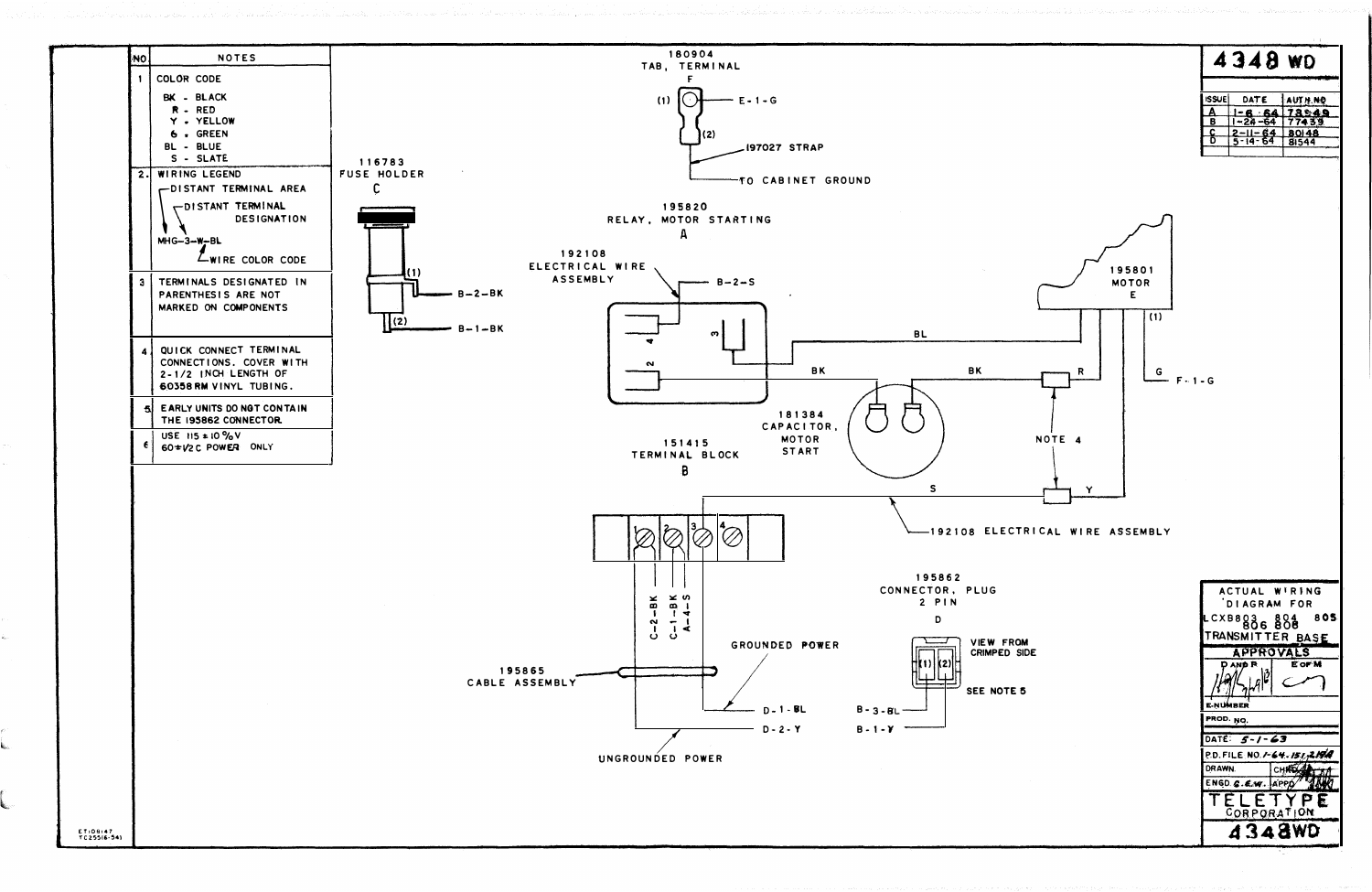